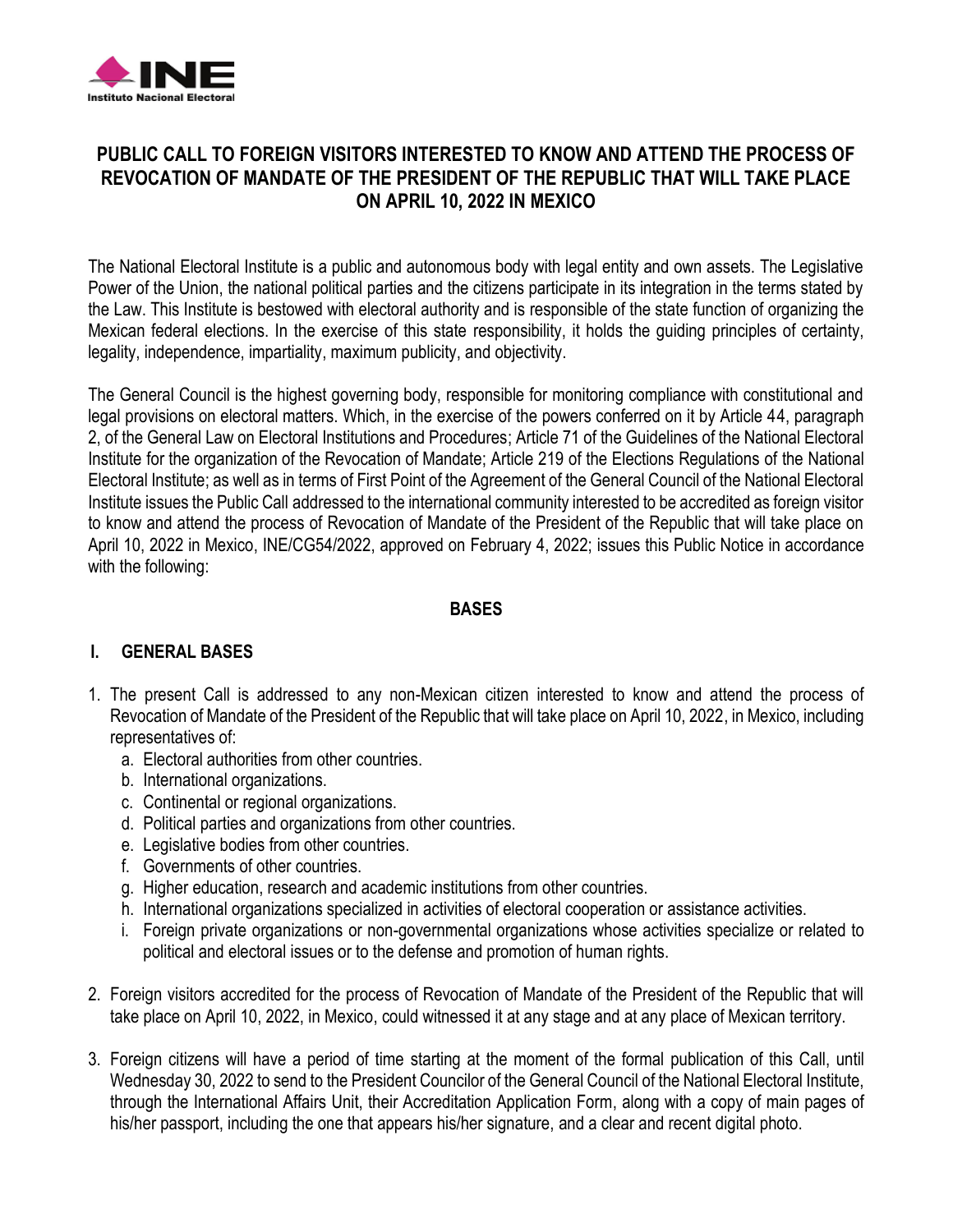4. Accreditation Application Form as Foreign visitor would be available at the International Affairs Unit office located in Calzada Acoxpa No. 436, 8th floor, Col. Ex Hacienda de Coapa, Alcaldía Tlalpan, C. P. 14300, Mexico City; at 32 Local Offices of the National Electoral Institute offices in each state, as well as Web page of the National Electoral Institute [www.ine.mx.](http://www.ine.mx/)

Additionally, the National Electoral Institute would request to Mexican Foreign Affairs Ministry proper support in order to Accreditation Application Form as Foreign visitor would be available at Mexican embassies and consulates in other countries.

- 5. The documentation referred to in Point 3 of this Base, must be sent to the electronic address [visitantes.extranjeros@ine.mx](mailto:visitantes.extranjeros@ine.mx) , considering Accreditation Application Form must include the autograph signature of the interested person; or the advanced electronic signature, which must contain the name of the certification authority and the corresponding digital seal or certificate.
- 6. In order to be accredited by the National Electoral Institute, foreign applicants must meet the following requirements:
	- a. To be recognized as foreigner citizen by the Political Constitution of the Mexican United States, as established on article 216 of the Elections Regulations of the National Electoral Institute.
	- b. To fill in and submit an individual Accreditation Application Form to the President of the General Council, via the International Affairs Unit, making sure they fulfil all the requirements and enclosing the requested documentation, according to this Public Call.
	- c. To pursue non-lucrative purposes.
- 7. Within 3 working days after their submittal, the International Affairs Unit will ponder each application duly filled in and received in due course and time.
- 8. In the event that incomplete documentation has submitted, within 24 calendar hours of its receipt, the International Affairs Unit shall inform the interested person by electronic means. Therefore, if desired, during the 24 calendar hours following the issuance of said communication, the interested person could send the omitted documentation.
- 9. The deadline for submitting the documentation to be accredited as a foreign visitor to the National Electoral Institute, specifically to the International Affairs Unit, will be Wednesday March 30, 2022. After that date, no documentation will be accepted, except from those interested who send complementary documentation, and based on the terms established in Point 8 of this Base.
- 10. Any application in which the applicant submits one of the following conditions shall be rejected:
	- a. Be recognized as a Mexican citizen by the Constitution of this country;
	- b. The signature at the Accreditation Application Form does not correspond to the signature presented in the passport of the applicant person; or not include proper name of the certification authority and the corresponding digital seal or certificate; or
	- c. Failure to submit the complete documentation, within the terms established in Point 9 of this Base.
- 11. The interested persons will be notified in due time of the resolution issued to the accreditation request submitted, within 3 working days after the submission of their documentation, by means of a communication signed by the Head of the International Affairs Unit. Notifications of accreditation will be sent electronically to the e-mail address specified by each interested person in its Accreditation Application Form.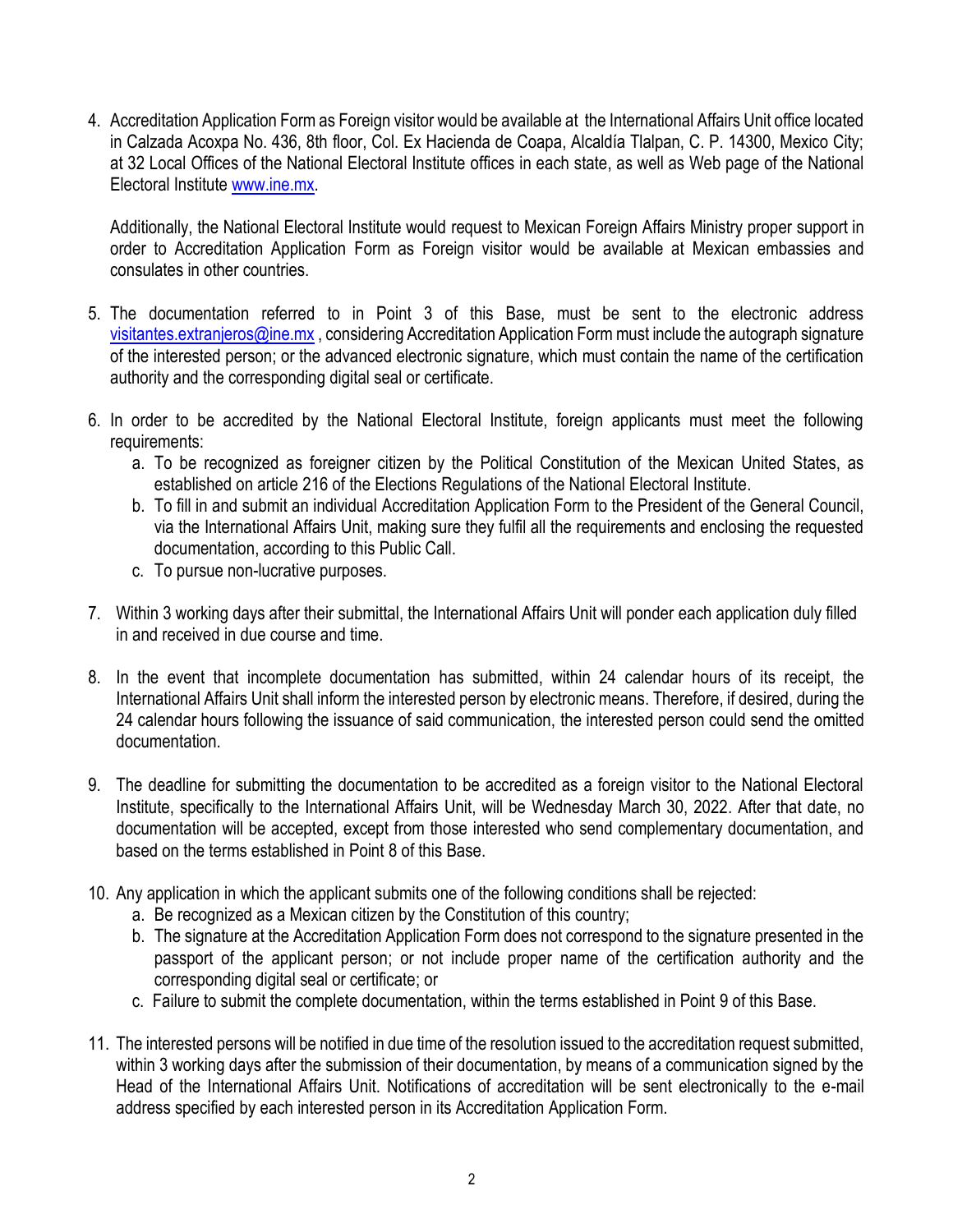- 12. Once the person concerned is notified that his/her application for accreditation has been approved, if necessary, she/he must carry out the required immigration formalities at the consular representation of Mexico closest to his place of residence, or at the National Institute of Migration within the national territory, in compliance with the provisions of the applicable immigration regulations.
- 13. Once the above procedures have been completed, no later than 6:00 p.m. (Central Mexican Time) on Saturday, April 9, 2022, accredited foreign visitors must obtain the official badge that identifies them as such and facilitates their activities, presenting a copy of their immigration form, if applicable, or the instrument that guarantees their legal presence in national territory.

For delivery of Accreditation badges, the [necessary](https://dictionary.cambridge.org/es/diccionario/ingles-espanol/necessary) [sanitary](https://dictionary.cambridge.org/es/diccionario/ingles-espanol/sanitary) measures [will](https://dictionary.cambridge.org/es/diccionario/ingles-espanol/will) [be](https://dictionary.cambridge.org/es/diccionario/ingles-espanol/be) [taken,](https://dictionary.cambridge.org/es/diccionario/ingles-espanol/taken) and will be informed in due course to each Foreign visitor.

The possible delivery of the badge in any of the 32 seats of the local councils of the Institute will be subject to the notification of the interested party, send by e-mail no later than Monday April 4, 2022, as well as to the availability of the case.

- 14. The Presidency of the General Council of the Institute shall inform to the General Council and the proper federal authorities, about characteristics of the accreditation badge for foreign visitors.
- 15. Political parties and organized groups to support any option of this Process of Revocation of Mandate, as well as observer organizations and all Mexican institutions and civil associations specializing or interested in the subject, may publicize this Public Call and invite persons with a nationality other than Mexican, who meet the requirements set out in the bases and criteria approved by the General Council, to be accredited as foreign visitors.
- 16. Accredited foreign visitors will be responsible for their expenses regarding transportation, meals, lodging, and activities in Mexico.

#### **II. ACTIVITIES ALLOWED FOR FOREIGN VISITORS**

- 1. Foreign visitors will be able to know and get information about the process of Revocation of Mandate of the President of the Republic that will take place on April 10, 2022 in Mexico, in any of their stages and in any area of the national territory.
- 2. For the purpose of obtaining guidance or additional information on federal electoral rules, institutions and procedures, accredited foreign visitors may request, through the Coordination of International Affairs, interviews or briefings with officials of the National Electoral Institute of central bodies.

In the states, they shall do so through the local offices, and in the federal electoral districts through the district offices, through their respective executive officers, who within a period of no more than five working days shall inform the Presiding Councilor of the General Council, through the International Affairs Unit.

3. The International Affairs Unit shall provide, to the extent of its possibilities and trough virtual media, the information support available to facilitate the proper conduct of the activities indicated in the preceding paragraphs by accredited foreign visitors, keeping the General Council informed.